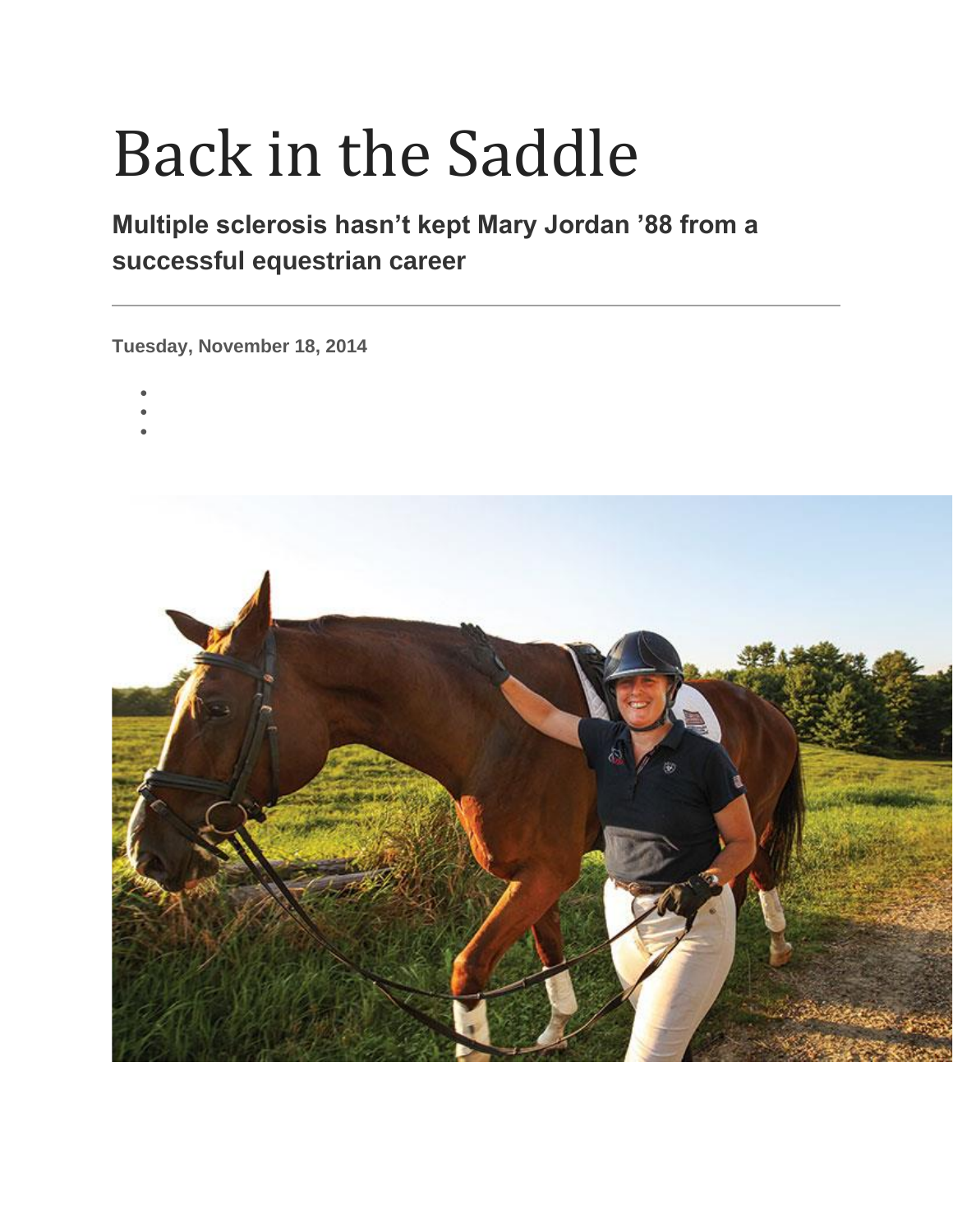Mary Jordan '88 was 4 years old the first time her family made the drive to New York City. Her mother drove, and a doctor met them curbside to draw spinal fluid from her father's back, because multiple sclerosis left him unable even to stand. Every month for 14 years, they made that trip. The treatment didn't help but it was all they had.

Today, 12 years into the disease herself, not only is Jordan still standing, she's a seasoned equestrian who competes on the national and international stage. In August, the Wells, Maine, resident qualified for her third international competition. "My father was a quadriplegic who could only turn his head and neck," Jordan says. "I can ride a horse. How lucky am I?"

That's her natural posture, one of hope and optimism and a kind of faith that has kept her pursuing the passion that has fed her since she was a 12-year-old growing up in rural New York, where her father was an Episcopal minister who taught philosophy at nearby Hamilton College. "He never saw me compete but he was one of my key inspirations," Jordan says.

Jordan competes regionally in three-phase events and dressage.Three times now she has been named a New England champion. Her international experience began in 2009, seven years after her diagnosis, when she learned she was eligible to ride as a para-athlete. That year, she traveled to Holland to work with a Dutch trainer who helped ready her for the European Para-Equestrian Dressage Championships in Kristiansand, Norway.

"There were 78 riders on an international elite level and there I was on a borrowed horse with a team put together with duct tape," the 48 year old says. "I spent three weeks in Holland training. Failure was not an option."

And fail she didn't: Jordan's scores qualified her for the 2010 Alltech World Equesterain Games in Kentucky, where she rode with the U.S. team. Twice since she has earned a spot as an alternate on an international team, once with the Paralympics and again with the World Games. Though she wasn't called up either time, the grade IV rider—the rating for a least-disabled contender—is determined to make a Paralympic team. "It's on my bucket list," Jordan says.

She is already part of another team, one that travels the country talking to MS patients and their families, offering encouragement and firsthand knowledge about the illness.

Jordan, the third member of her family to be afflicted with MS—an older sister also has the autoimmune disease that targets the central nervous system—says it's one of the most important things she does. "MS affects whole families. I make it my mission to connect with those people. When we meet, I feel like I know them because I've been there. I try to throw them a lifeline."

Unlike her father, who had no options, Jordan has been able to control her symptoms with medication, giving herself injections every day for the last 12 years. "Now, it's like brushing my teeth," Jordan says of the shot regime. "Instead of viewing it as a daily reminder of the disease, I see it as a daily dose of hope."